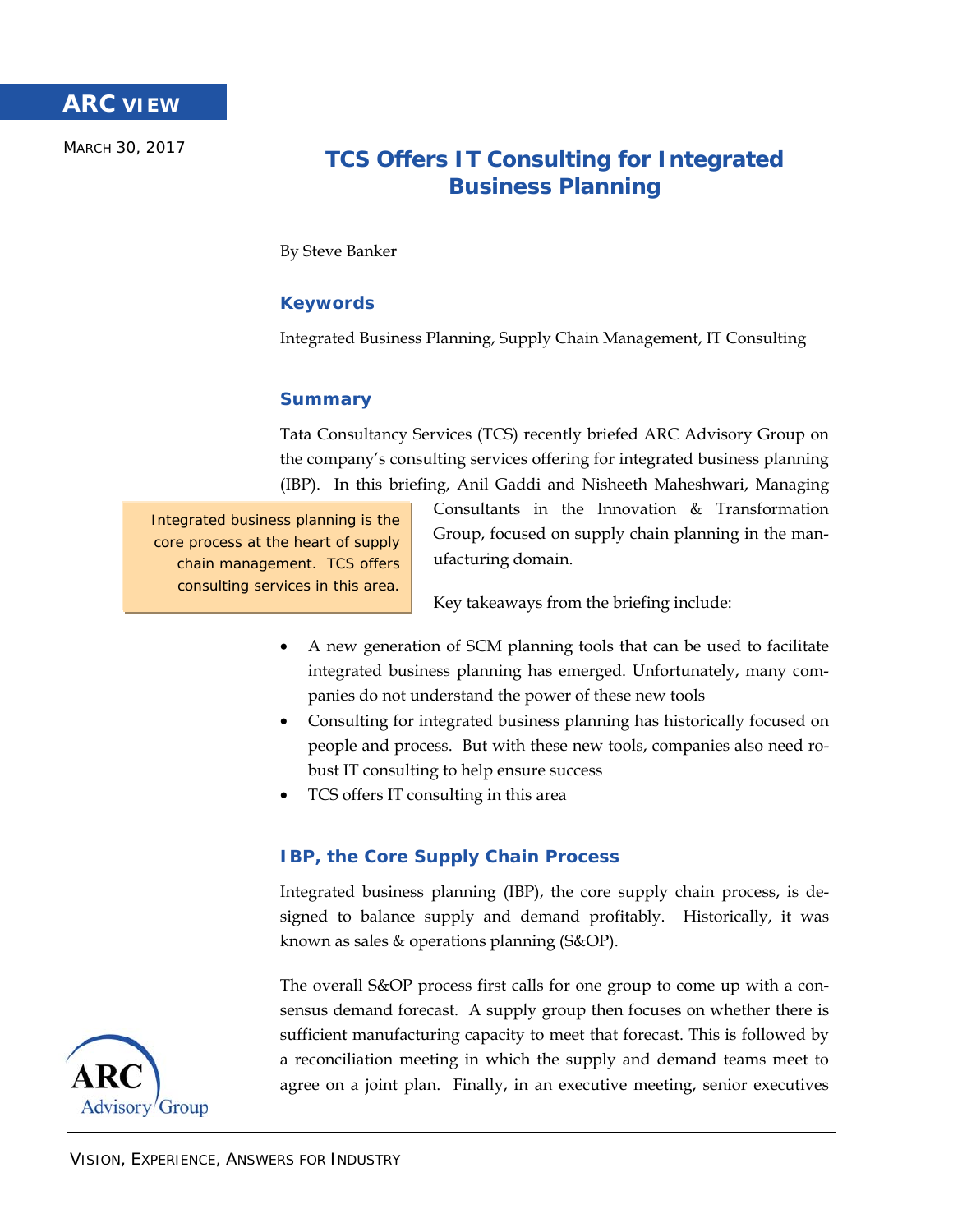view the recommendations and accept them, change them, or ask for additional analysis. The planning horizon typically spans out two years, but companies also make monthly (or even weekly) plans on what will be made and shipped.



**IBP Process Diagram (Courtesy of TCS)** 

IBP extends the S&OP process by adding product development to the mix. This looks at the timing of new product introductions and retirements, and whether there is sufficient capacity for the new product entries. There is also a financial review that looks, not just at whether demand can be balanced with supply, but whether the current supply chain plans will lead to the company or division meeting its financial goals.

If companies seek to improve their supply chain capabilities, improving their IBP maturity should be a key goal. Unfortunately, many companies operate at a low level of maturity in this area. It is not uncommon for companies to introduce an IBP process, make progress, and then regress when key executives leave.

#### **Don't Skimp on Technology!**

Because IBP is a process, getting the process in place and then training participants on the overall process and their respective duties, have been the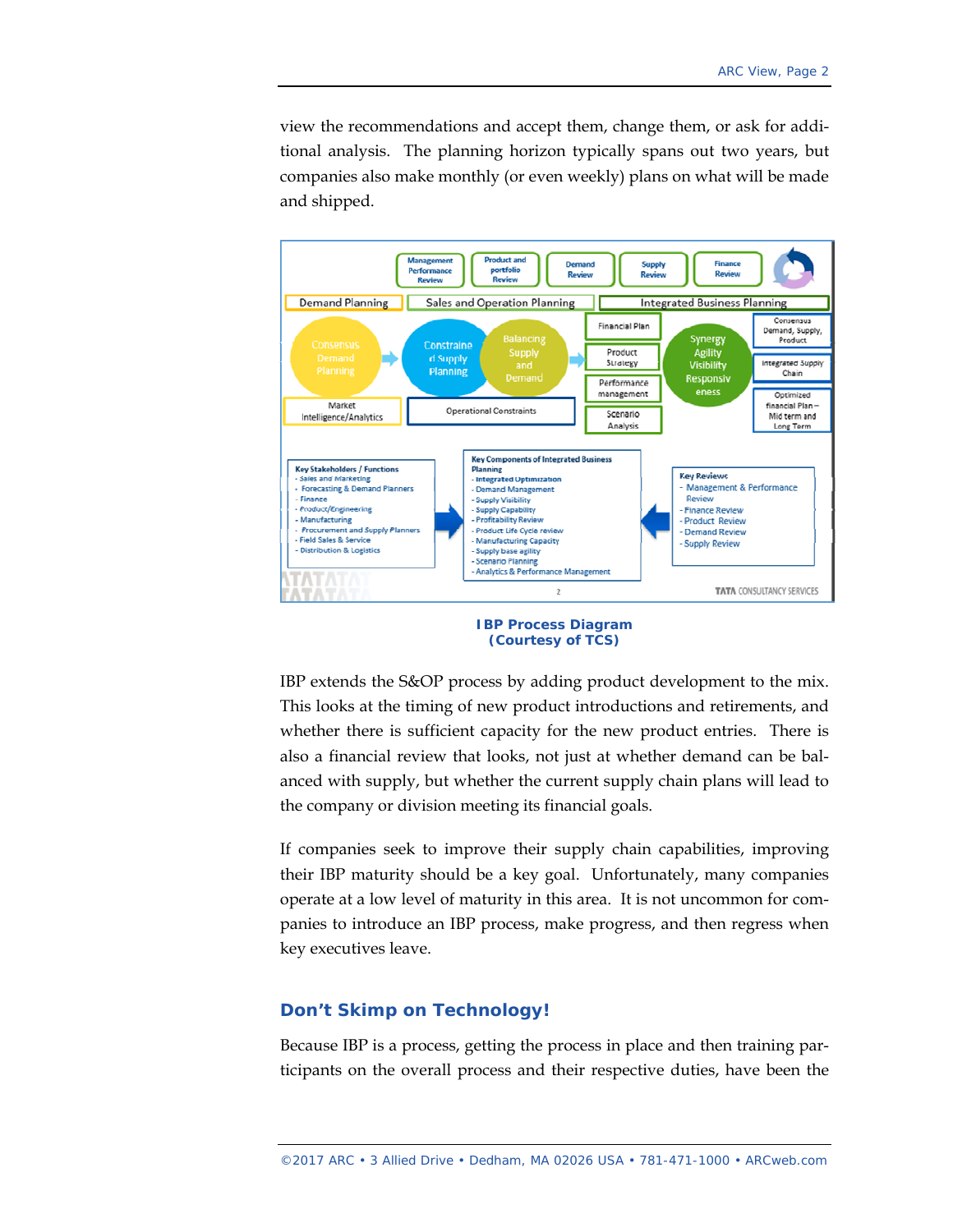usual focus of companies beginning their IBP journey. But companies should not skimp on the applications that enable this process.

Historically, the demand team used either Excel or demand planning as their core applications. The supply team used Excel, rough cut capacity planning, or advanced supply planning applications that understood critical supply chain constraints.

In recent years, the leading supply chain management (SCM) suppliers have introduced IBP applications and cockpits. These have the IBP process steps embedded in the workflow, track how individuals are progressing against their assigned tasks, provide more advanced collaboration tools, and include advanced drill-down analytics. But these solutions also provide the ability to run numerous simulations that look at how to balance supply and demand in the most profitable way. These new solutions help companies more quickly mature their IBP process. The newer, more advanced integrated supply/demand simulation capabilities, in particular, allow firms to do much better planning.

#### **TCS' Approach to IBP Consulting**

Historically, IBP consulting focused largely on helping companies put a robust process in place and overcoming the often-daunting cultural challenges. Now that a more powerful generation of SCM tools has emerged,

Now that a more powerful generation of SCM tools has emerged, ARC sees the need for robust IT consulting. This is the main role TCS plays in the IBP consulting marketplace.

ARC sees the need for robust IT consulting as well. This is the main role TCS plays in the IBP consulting marketplace.

TCS starts an IBP process assessment by looking at where a company stands in the end-to-end process

versus IBP best practices in general, and IBP best practices in the client's industry. The gaps may be in supply planning, demand planning, or the company may need the IBP cockpit. Demand planning can actually be more difficult to implement than the other solutions. TCS spoke knowledgeably about the forecasting hierarchies that may be needed to implement these applications effectively.

Once gaps are identified, TCS looks at how technology can be used to close those gaps and which applications, based on the company's IT infrastructure and needs, might be best for closing those gaps. TCS can create a proof